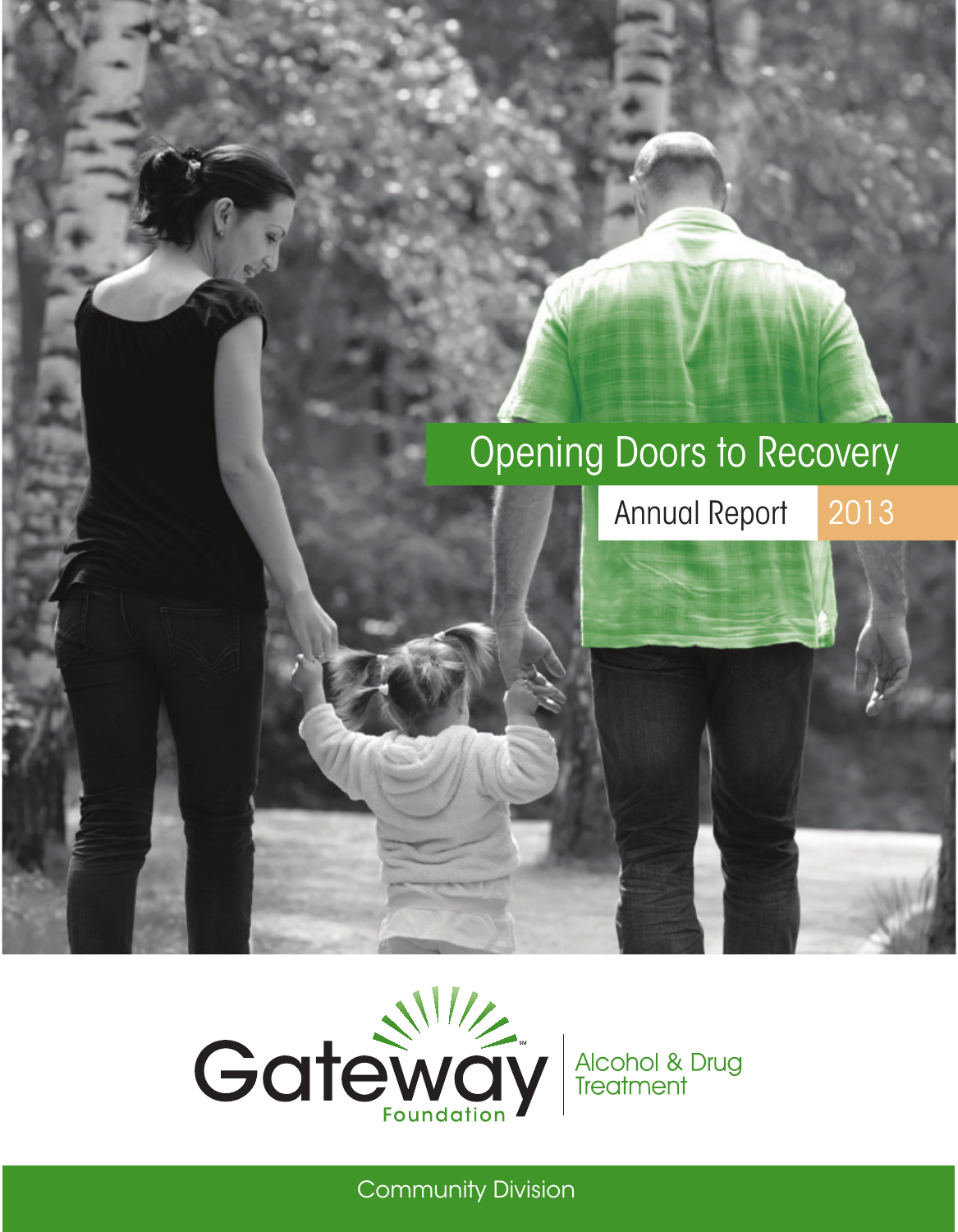### **Dear Friends and Supporters,**

Looking back at fiscal year 2013, we have many reasons at Gateway Foundation to feel a sense of accomplishment. That's because the real value of everything we do culminates with the positive change that literally thousands of people experience at our treatment centers.

When you see a person thriving in recovery, most people don't realize the hours of training and experience of the counselor and substance abuse professionals who worked with him or her. They don't think about the experts who collaborated to tailor a recovery plan using proven best practices. Or the advocates who lobbied for health insurance companies to cover more costs associated with treatment for substance use and mental health disorders.

While there is a great need for our treatment services, unfortunately only one person out of 10 will get the professional help they need. That's why we are committed to enhancing awareness about options when it comes to substance abuse treatment.

Our Outreach professionals share important resources and educate constituents in communities statewide in order to open more doors to treatment. Similarly, we educate professionals likely to interact with people struggling with drug addiction. Last year alone, we provided more than 1,500 continuing education credits for hundreds of professionals working in healthcare, social services, law enforcement, education and behavioral health.

As you can see, there is a lot of collaboration, experience, and dedication that goes into the care of each and every person that walks through the doors of our treatment centers. On behalf of Gateway Foundation, it is my honor to recognize the hard work of our talented employees and the expertise and guidance from our Board of Directors. Thanks to your loyalty and devotion, we are well-positioned for future growth and continuous innovation in substance abuse treatment.





#### Fiscal Year 2013 Demographic Breakdown



#### Expanding Access To Treatment

Gateway Foundation treats thousands of people each year at eight outpatient substance abuse treatment centers located throughout Illinois. In order to meet the projected demand for outpatient treatment services, we anticipate greatly increasing our capacity and admissions over the next 5 years.



During FY13, Gateway Foundation expanded our footprint by opening two new outpatient treatment centers in Illinois: Pekin opened in September 2012, and Chicago River North opened in May 2013.

Both centers are conveniently located in downtown business districts and easily accessible via public transportation. The Intensive Outpatient Programs offer personalized treatment that consists of: substance abuse education, group counseling that utilizes evidence-based relapse-prevention curriculums, individual counseling, family programs and medication-assisted treatment, if needed.



Group Room at Pekin Group Room at Chicago River North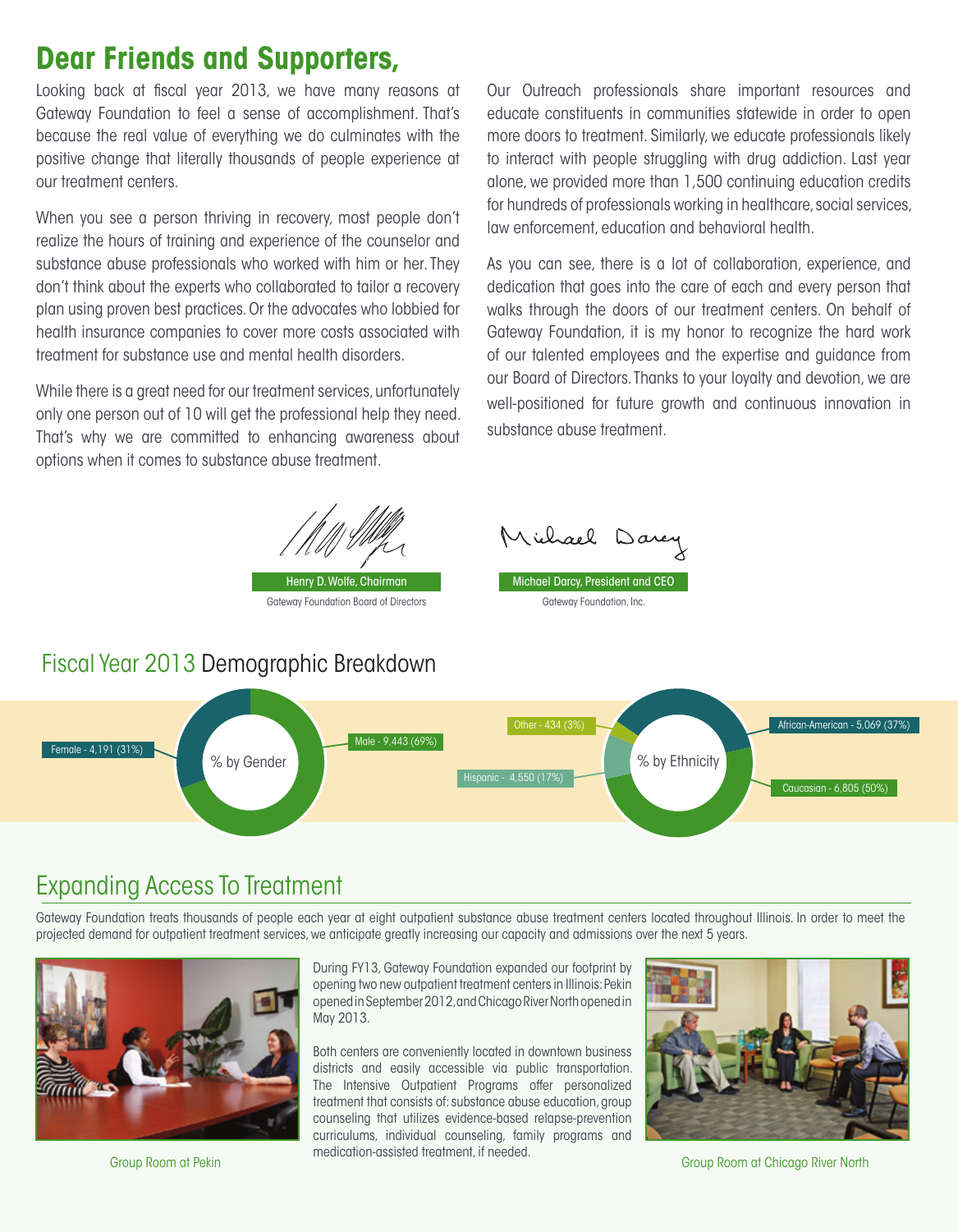### Dr. Welches Honored By IADDA **Increasing Awareness**

Gateway Foundation Alcohol & Drug Treatment's Clinical Director Dr. Phil Welches was honored by the Illinois Alcoholism and Drug Dependence Association with its prestigious Dr. C. Vincent Bakeman Memorial Award in September 2012. Named after Dr. C. Vincent Bakeman, a pioneer and a visionary in drug addiction treatment and prevention, the award celebrates the work done by Illinois' leaders in the field of substance abuse services.



"Dr. Welches' commitment to implementing advancements in the treatment of addiction and Dr. Phil Welches

his ability to improve the quality of clinical services within the field make him most deserving of the Dr. C. Vincent Bakeman Award. His leadership in integrating evidence-based substance abuse treatment practices and fidelity measures has earned Gateway Foundation a reputation as a leader in providing innovative treatment for substance use disorders," explains Michael Darcy, President and CEO, Gateway Foundation.

To make it as easy as possible to keep the recovery community informed, Gateway Foundation is taking advantage of popular social media "channels." In today's digital age, social media tools, such as: Twitter, Facebook, YouTube, LinkedIn and our blog, enable us to educate more people and break down barriers for those who need help.

There are many advantages to using online mediums to further our awareness efforts. Through the simple act of sharing information via social media, we have the potential to make a difference anywhere on the planet through exposure to industry professionals and consumers.

Perhaps most importantly, publishing content via social media also makes it easier for consumers to find useful and relevant information online to learn more about Gateway Foundation. And, sitting down at a computer is oftentimes the first step when people want to get their lives back on track.

In addition to our website RecoverGateway.org, Gateway Foundation news and forthcoming public awareness initiatives related to substance abuse can be found on: Twitter (@RecoverGateway), Facebook, YouTube (GatewayTreatment) and our blog (RecoverGateway.Wordpress.com).

### Life-Changing Conversations

A Gateway Foundation employee was at a social gathering when a casual acquaintance approached him. Clearly concerned, the man shared that a member of his family was, in his words, "suffering from addictions." The employee learned the individual had tried treatment before with limited success. Eager to help, the employee handed over his business card and briefly explained Gateway Foundation's empowering approach to treatment, which led to a follow-up email request for a consultation at Gateway Foundation Lake Villa.

Reluctant at first, it took a couple of visits and encouragement from family and our staff over a 9-month timeframe but the 25-year-old man eventually decided he was ready to enter treatment. It didn't take long for him to experience positive change working his Residential Treatment Program. After only four days, he expressed how great it felt to laugh and exercise once again. Once his mood and confidence improved, he worked hard to develop the skills and knowledge necessary so he could enjoy a life truly worth living in recovery. "I never thought I'd have a family and now I can see it as a real possibility," he explains.



#### Innovating For Recovery

When the best substance abuse treatment isn't close to home, it makes it difficult for family members to participate in the recovery of a loved one. Recognizing family involvement is an integral aspect that provides both immediate and longterm benefits to individuals in recovery, Gateway Foundation makes it possible for families to engage in a loved one's recovery, remotely, via online video counseling offered at our centers in Carbondale, Lake Villa and Springfield, IL.

Gateway Foundation's Family Video Counseling sessions are conducted via a secure video conferencing software application that is fully compliant with federal health regulations to ensure privacy. During the sessions, family situations related to substance abuse issues are discussed in an open and respectful manner. In addition, family members can learn coping skills, increase understanding of how to support a chemically dependent individual and gain insight into what to expect in recovery.

### Lending Life-Long Support

In a service-driven business like ours, the tangible benefit of what we do is the positive change each person experiences in treatment. But successfully completing treatment is only the first step in recovery—having access to lifelong support can mean the difference between lasting recovery and relapse.

Starting in February 2013, a new Life-Long Recovery Support program was rolled out by Gateway's Alumni Coordinators and Outreach Team. Together, they work with clients to explain the benefits our Alumni Program offers after they leave treatment. Since the rollout, alumni engagement has increased in many areas.

The Gateway Foundation Alumni Program offers support to individuals through regularly scheduled alumni meetings and social gatherings. Events are designed to help alumni enhance their careers or improve communication skills through informative workshops. Alumni also are able to share insights that support recovery and personal growth through the quarterly alumni newsletters and helpful resources available on our website.